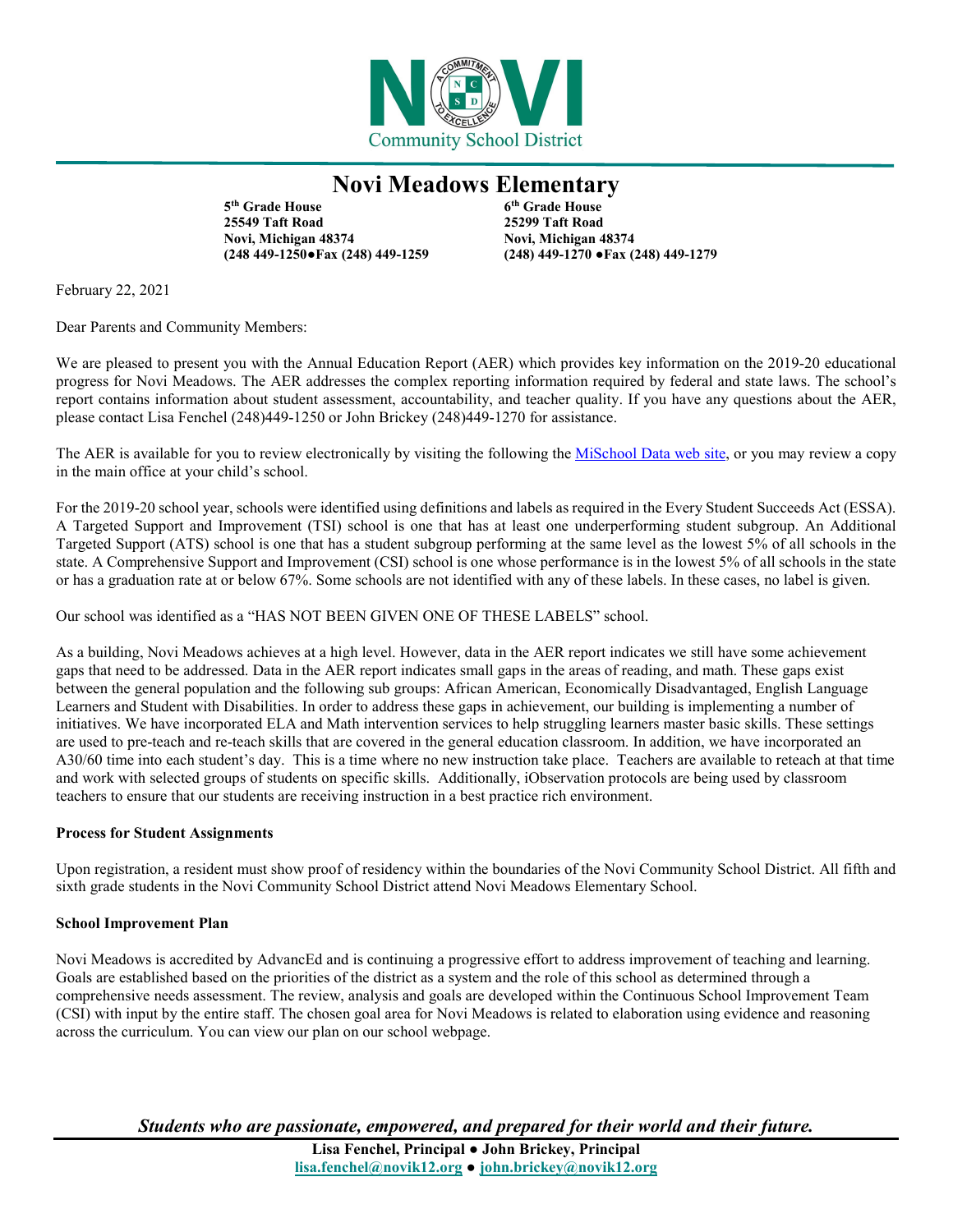

# **Novi Meadows Elementary**

**5th Grade House 6th Grade House 25549 Taft Road 25299 Taft Road Novi, Michigan 48374 Novi, Michigan 48374**

**(248 449-1250●Fax (248) 449-1259 (248) 449-1270 ●Fax (248) 449-1279**

### **Core Curriculum**

For 2019-2020, the Novi Community Schools continued to design core curriculum maps, courses and units of study in the four core content areas: English Language Arts, Mathematics, Science and Social Studies. With the implementation of Common Core State Standards (CCSS), the District continued to align existing curriculum with CCSS as well as structure common assessments that are aligned with state and national standards. The use of the [Atlas Rubicon Curriculum Maps](https://www.novi.k12.mi.us/academics/atlascurriculum-information) system will provide a common structure and easily accessible warehouse for intended curriculum as well as actual curriculum presented.

## **Nationally Normed Achievement Assessment Data**

The iReady diagnostic assessment is administered each fall, winter and spring to K-6 students across the district. This assessment provides a signpost indicator as to where a student is performing in comparison to grade level peers nationally in the areas of reading and math. The iReady system also provides individualized reading and math lessons to students. These lessons follow an established learning path that is determined by student performance on the fall, winter and spring iReady assessments. Student performance on iReady lessons and assessments provide teachers and administrators with a means to contextually increase their knowledge of meaningful data use and its application to differentiated instruction for all students. Novi Meadows and the Novi Community School District also use iReady data results to compare and project student performance on statewide assessments. Student results are broken into 3 levels: Tier 1 is on or above grade level, Tier 2 is one year or less below grade level, and Tier 3 is more than one year below grade level.

| iReady Reading  | School year      | # students tested | $%$ of Tier 1<br>students | % of Tier 2<br>students | % of Tier 3<br>students |
|-----------------|------------------|-------------------|---------------------------|-------------------------|-------------------------|
| 5 <sup>th</sup> | 2019-2020 Fall   | 494               | 55%                       | 27%                     | 18%                     |
| 5 <sup>th</sup> | 2019-2020 Winter | 483               | 70%                       | 18%                     | 11%                     |
| 6 <sup>th</sup> | 2020-2021 Fall   | 534               | 51%                       | 23%                     | 26%                     |
| 6 <sup>th</sup> | 2020-2021 Winter | 522               | 62%                       | 19%                     | 20%                     |

| iReady<br>Math  | School year         | # students<br>tested | $%$ of Tier 1<br>students | $%$ of Tier 2<br>students | % of Tier 3<br>students |
|-----------------|---------------------|----------------------|---------------------------|---------------------------|-------------------------|
| 5 <sup>th</sup> | 2019-2020 Fall      | 494                  | 71%                       | 22%                       | 7%                      |
| 5 <sup>th</sup> | 2019-2020<br>Winter | 484                  | 81%                       | 16%                       | $3\%$                   |

*Students who are passionate, empowered, and prepared for their world and their future.*